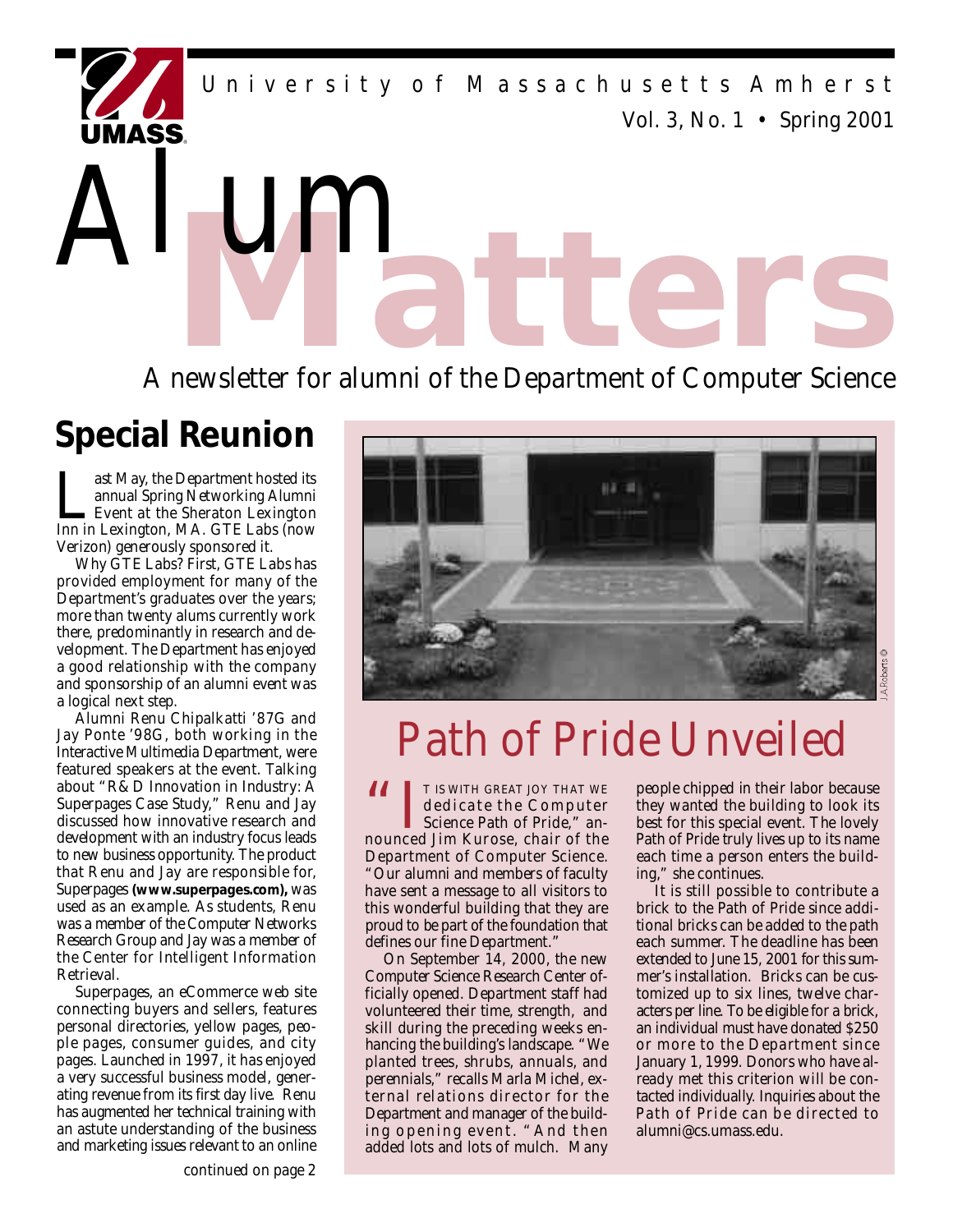

Thank you to all who so generously gave to the Department of Computer Science. For a recent list of who you generous people are, please see the Spring 2001 *Significant Bits.*

### **Direct line to students**

Alumni: This is your chance to have direct access to the undergraduate and graduate students of the Computer Science Department. Once a month a mail message is sent out to all undergraduate and graduate students informing them of opportunities for jobs, scholarships, internships, and other academically directed programs. We will collect your notices and send them directly to the students. Send your notices to alumni@cs.umass.edu.

## **Alum to Alum**

Send one paragraph you'd like published to alumni@cs.umass.edu. Content must be originated by an alumnus and be relevant to all alumni.

#### Alumnus, Barbara Bazemore, '82:

I'm a software engineer at a fast growing internet e-commerce infrastructure company, NetGenesis, in Cambridge, Mass. We've got a lot of bright people, but we need more, especially folks with (quite) a few years of experience. The open positions may change by the time you read this, so please check out our employment listings at www.netgen.com. If you are interested in any of them, please e-mail me. I'll make sure you get extra credit for your UMass education!

Contact Barbara Bazemore, Senior Software Engineer, at barbarab@netgen.com

#### From Avraham Melamed, '79

Currently, I am employed by Soliloquy, a privately held software developer for a web application using Natural Language Processing (AskJeeves is one of our competitors). The company utilizes object oriented platform, design, and paradigms to build its applications in this challenging domain. The company is vigorously wooing 'top brain' in its current expansion effort. Qualified employees may enjoy equity options based on skills and experience.

All interested candidates should send me their resume and I will forward it, possibly after speaking with the candidates, to the company's technical recruiting team.

Contact Avraham Melamed at bey mela med@surfr.com

# **Industry alumni: Become a** lecturer for a day!

You received your degree in Computer Science from the Department but haven't set foot on the campus since that glorious day in May (or August or December), right? Perhaps while sitting behind your desk applying what you've  $\overline{J}$  ou received your degree in Computer Science from the Department but haven't set foot on the campus since that glorious day in May (or August or December), right? Perhaps while sitting behind your desk applying what you've learned to at a university…

You could become a lecturer for a day! Whether as a guest lecturer in one of our undergraduate classes or as part of our Department Colloquium Series, your technical expertise and industrial know-how can greatly enhance a student's experience in our program. Your presentation would provide answers to the ever-present student question, "Am I ever going to use this stuff?" You would also become a role model to students. As an alumnus, you would serve as living proof that there is life after Computer Science at UMass. Finally, in this era of great competition for skilled employees, you would be exposed to groups of very well trained future employees.

Students LOVE hearing from folks in the field. To the degree we can bring alumni onto campus to talk about these topics, we score even higher with them. Virtually any topic related to computer science can be entertained. Technical solutions to hard business problems are encouraged. Sample categories (submitted by students) include:

- artificial intelligence
- $\blacksquare$  robotics
- speech synthesis
- $\blacksquare$  natural language processing
- computer vision
- anything to do with computer or video games
- real-time simulations (computer game programming)
- 3D stuff (games; graphics programming)
- graphic design
- $\blacksquare$  internet startup companies
- $\blacksquare$  internet laws
- starting and maintaining an ISP
- distributed computing

 $\blacksquare$  networking

- audio/video compression standards
- fault tolerant computer systems
- computer security
- $\blacksquare$  UNIX
- $\blacksquare$  alternative OS'es (non Win/Mac)
- databases
- data mining and storage and the organization and searching algorithms involved
- programming related topics
- $\blacksquare$  software engineering
- Java
- development of processors such as the PIII, Athalon, or others breaking current hardware standards

Of course, you would always be welcome to attend one of the lectures in the undergraduate colloquium series, or any of the other activities on the department calendar (macdb.cs.umass.edu/cal).

If you are interested in this opportunity, please contact Marla Michel, external relations director for the Department, at marla@cs.umass.edu and she will connect you with an appropriate faculty member.

## SPECIAL REUNION. . . . . . . . . . . . . . . . . . . . . . *(from page 1)*

directory service. Jay's expertise in information retrieval has contributed immensely to the project and has allowed it to exploit the technology towards newer and more innovative revenue models.

The networking event was attended by more than two dozen alumni the greater Boston area. "We would also love to have alumni events outside of Massachusetts," says Marla Michel, external relations director for the Department. "Anyone that's interested should let me know," she adds.

The next event is tentatively set for mid-June on the UMass campus to coincide with the Alumni Association's Alumni Weekend.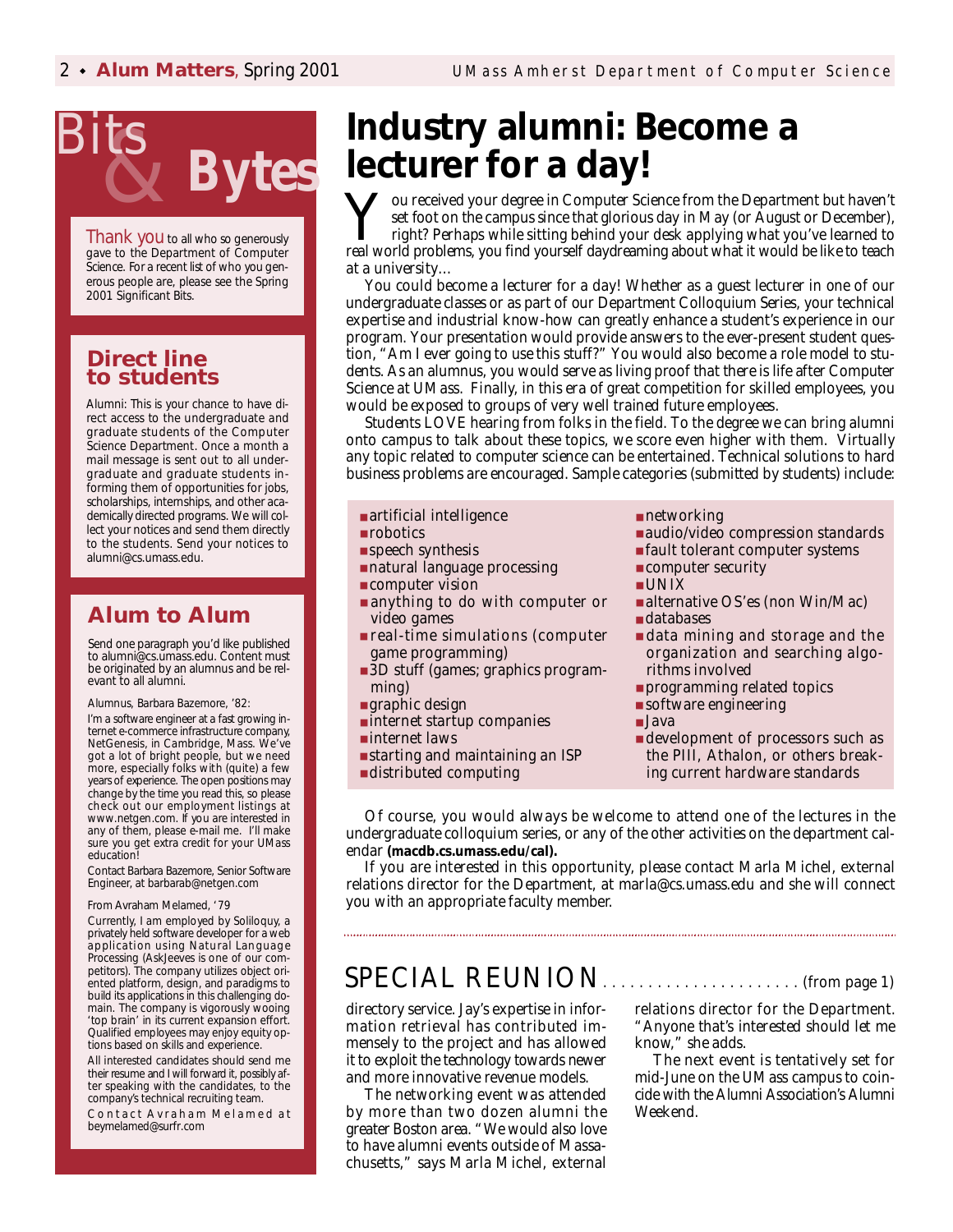# **A l u m n i Connections needs updates!**

Calling all alumni: Let us know where you are! We'll publish a list of where you are living and working these days so you can keep in touch with each other. Send email to alumni@cs.umass.edu or complete the form on the back of this issue. Thanks!

# **Lifetime Email ID** Program stalled, **but not dead**

Previous issues of Alum Matters have announced the launch of a Lifetime Email ID Program.

Although the requirements have been written and the data files initiated, we're still working out some kinks in the quality of our data. (For example, we have email addresses for only 28 percent of our more than 1,600 alumni.) You can help by keeping your addresses (USPS and email) updated. We hope to have this program operational by this summer. Thank you for your patience.



## **The UMass Alumni Association**

provides a connection between alumni, faculty, friends, and the University. Stay connected by becoming an Alumni Association Member. **Membership matters.** 800-456-UMASS (8627) zMinutemen.com

# **Support the Department in** *many ways…at your own pace*

The Department is extremely appreciative of the generosity our alumni have demonstrated. With the help of your gifts, we have been able to build one of the most distinguished and advanced computer science research programs **The Department is extremely appreciative of the generosity our alumni have** demonstrated. With the help of your gifts, we have been able to build one of the most distinguished and advanced computer science research programs in the asset. Within the Department, we strive to create an exceptional environment for students to explore fundamental research in computer science. With all of our graduate students and 40 percent of our undergraduate students involved with research laboratories, we are successful in our endeavors.

Your gifts upgrade the education laboratories, keeping them current with today's tech $n_{\text{m}}$  – a critical element in staying on the leading edge. They provide conference scholarships for students – for example, the Department paid for any female student that wanted to go to the Grace M. Hopper Conference last September but hadn't already received a scholarship (see *Trends for Women* article in Spring '01 issue of Significant Bits). They have also outfitted the chair's conference room in our new building. A brass plaque acknowledging alumni gifts that have made the room possible show the students, faculty, and industry visitors who frequently use the room that CS alumni care and make a difference.

The Caxton P. Foster Memorial Fund is accumulating funds to support a graduate fellowship. Professor Foster, one of the founding faculty members of the Department, passed away in April 1999. This fund secures a place to honor his memory in the Department's future.

#### **Other ways to give**

There are many ways you can support the Department that don't involve money. You can be a guest lecturer for a day – exposing students to the realities of the workplace. You can be the Department's advocate within your company, enabling research and recruiting relationships. You can write letters to the Massachusetts State Legislature encouraging them to increase funding for public institutions (UMass Amherst, in particular) and to the federal government encouraging them to increase funding for the sciences. You can host alumni reunions at your work location.

If you prefer, however, you can give a gift of cash or securities to the Department. The University's Alumni Association can explain the various ways to do this, but, if you join the Alumni Association, your gift only comes to the Department if you explicitly restrict your gift to Computer Science." Within the Department, we make things easier for you by providing an envelope that ensures the gift will come to us. There are many very good reasons for joining the Alumni Association, but we certainly prefer to receive your gifts directly!

That's why we wanted to tell you about one more way that you can give to the Department: in installments. Using your credit card, you can now determine your own giving schedule; whether you prefer monthly, quarterly, or annual gifts, you can design a plan that works for you (and the Department). Details for doing so are given on the back page of Alum Matters. If you're interested in donating securities, please contact Marla Michel, external relations director for the Department, (marla@cs.umass.edu, 413-545-3651) who will help you make the necessary arrangements. These options are all geared to allowing you to set your own pace.

The Department is a very exciting place to be right now. Your support, in whatever form you choose, continues to make it an even better place.

*Ed. Note: One more way you can support the Department is through your company's matching gift program, if they have one. Matching gift programs can double or triple* your donation. All you need to do is forward the appropriate forms to us when mak*ing your donation.*

> To learn about upcoming events, click "Department Calendar" at www.cs.umass.edu